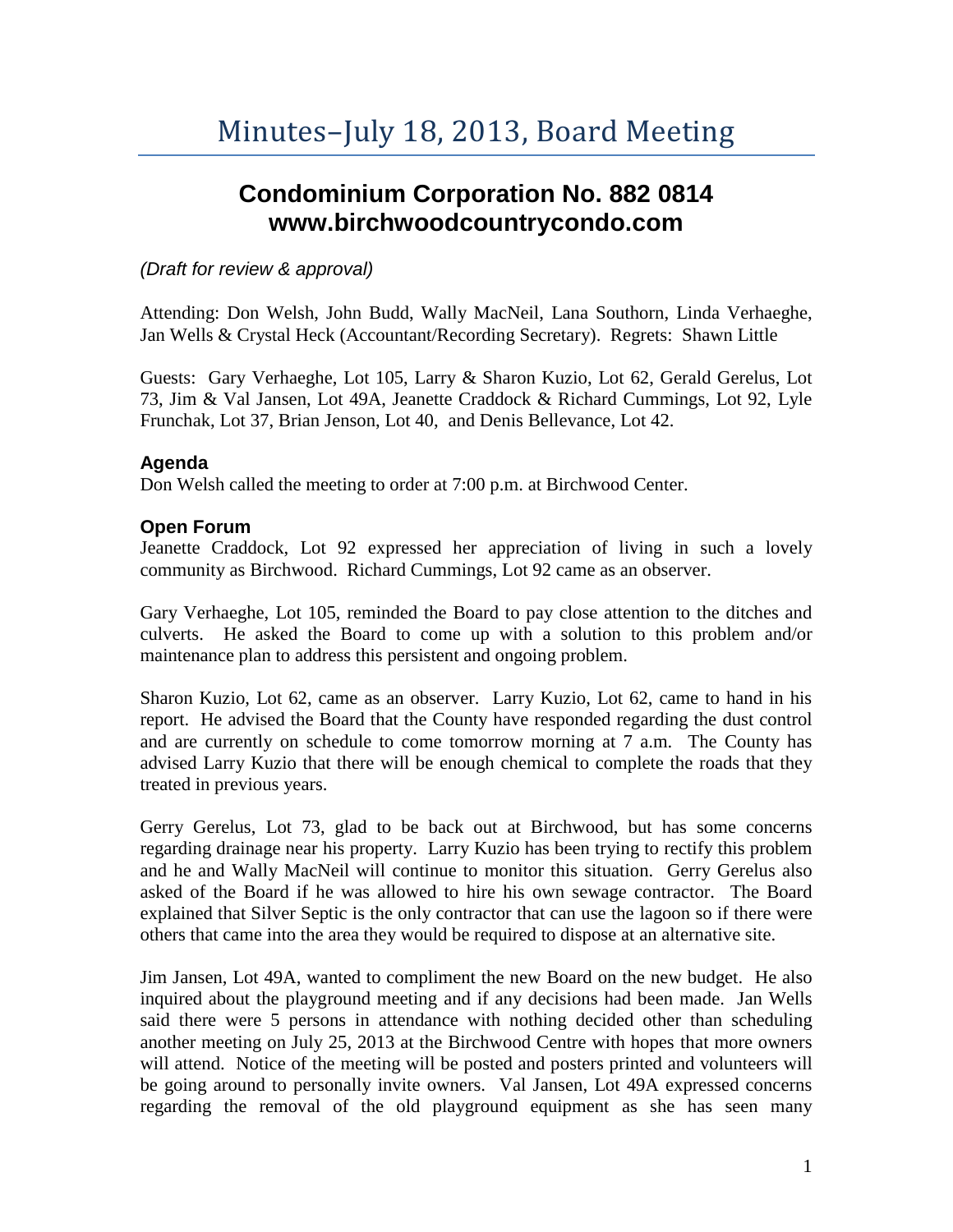playgrounds that look very much like what was taken down. The Board advised Val that an inspection was requested by concerned residents and that based on the inspection report our insurance company advised its immediate removal.

Jim Jansen asked if there was any news regarding the Golf Course and the Board advised that they have not received any new information from the golf course owners.

Jim also inquired when the landscaping and eaves trough will be completed and The Board advised that it was the agenda.

Lyle Frunchak, Lot 37, requested that the Board pursue getting a cardboard recycle bin placed near the dumpster. The Board will look at the cost of this project and get back to the owners next meeting.

Denis Bellevance, Lot 42, expressed some concern regarding the high levels of fluoride in our drinking water. He took a sample from his kitchen sink in to Drayton Valley and supplied the report that was presented to him. The Board will forward this information to Rod Yakubow and will have him post reports at the dumpster bulletin board.

Brian Jenson, Lot 40, came as an observer.

The open forum was completed at 7:45 p.m.

#### **Board Portion of Meeting**

Don Welsh called the Board portion of the meeting to order at 7:45 p.m. Lana Southorn moved that the June 20, 2013, meeting minutes be accepted as presented, seconded by Jan Wells, carried unanimously.

Linda Verhaeghe moved that the June 28, 2013, Silver Septic meeting minutes be accepted as presented, seconded by Don Welsh, carried unanimously.

#### **Water Report**

Rod Yakubow was unavailable for the meeting so no report was submitted.

#### **Site services**

Larry Kuzio asked if there were any Board members who would volunteer to help with traffic control during the dust control. Last year it took approximately 4 to 5 hours. Don Welsh and John Budd will meet Larry Kuzio at the gate at 7 a.m.

Board members discussed the culverts and the ongoing issues with owners driving over the edges. Larry Kuzio will ask the Brazeau County to see if there are any white poles that could be placed near the culverts to alleviate this situation.

There are numerous complaints regarding barking dogs in the community. The Board will advise owners of these concerns by letter.

The Board has notified the owners of the new fee schedule for the septic services and garbage notice by mail.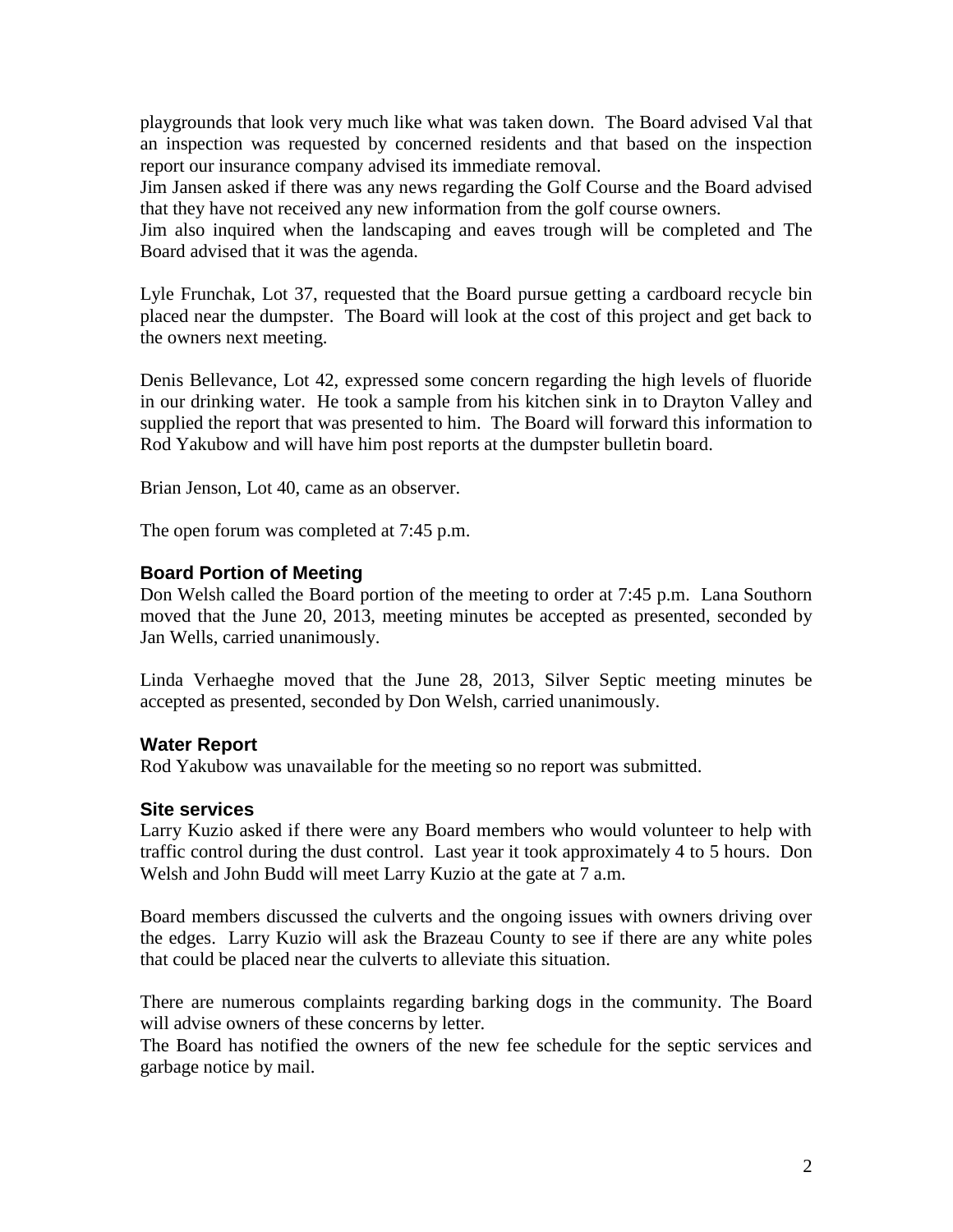Wally MacNeil approved a development permit for Lot 163 and reminded the owner to clean up their property.

Wally MacNeil checked with Brazeau County regarding the specifications and regulations regarding septic tank installation within Birchwood.

Wally MacNeil discussed with the Woolven's the procedure they used to amalgamate their two lots into one for the purpose of placing their home. Jan Wells and Linda Verhaeghe are going to investigate this further and will advise the Board when information is available.

There are new owners at Lot 46 and the Board sent out the welcome package and condo assessment for the current year.

## **Financial Report**

Crystal Heck distributed the April and May 2013 financial reports to the Directors. She has inquired with Garry Ruhl regarding the reporting process to save for a new grader but has not received a reply to date.

The Board received a cheque from Witten LLP for \$8,703.38 following the foreclosure proceedings for Lot 46.

Linda Verhaeghe brought in the new signing authority sheets for the bank which will be handed in tomorrow.

# **Old Business**

Playground replacement project; a meeting will be held on July 25, 2013.

Bylaw committee meeting with the Board; it was suggested that this item be removed from the agenda pending updates from the Alberta Government on the new Provincial Act and its requirements.

Linda Verhaeghe and Jan Wells will write a letter to BMO removing "The Owners" from the name Condo Corporation No. 882-0814.

Linda Verhaeghe will do up a letter of appreciation to Brazeau County regarding the fire response earlier this spring.

The Board will look into hiring the same contractor that did the eaves trough on the original portion of the centre. Larry Kuzio will arrange for the gravel around the building. Wally MacNeil will contact Jim Jansen to find out what sort of landscaping was planned.